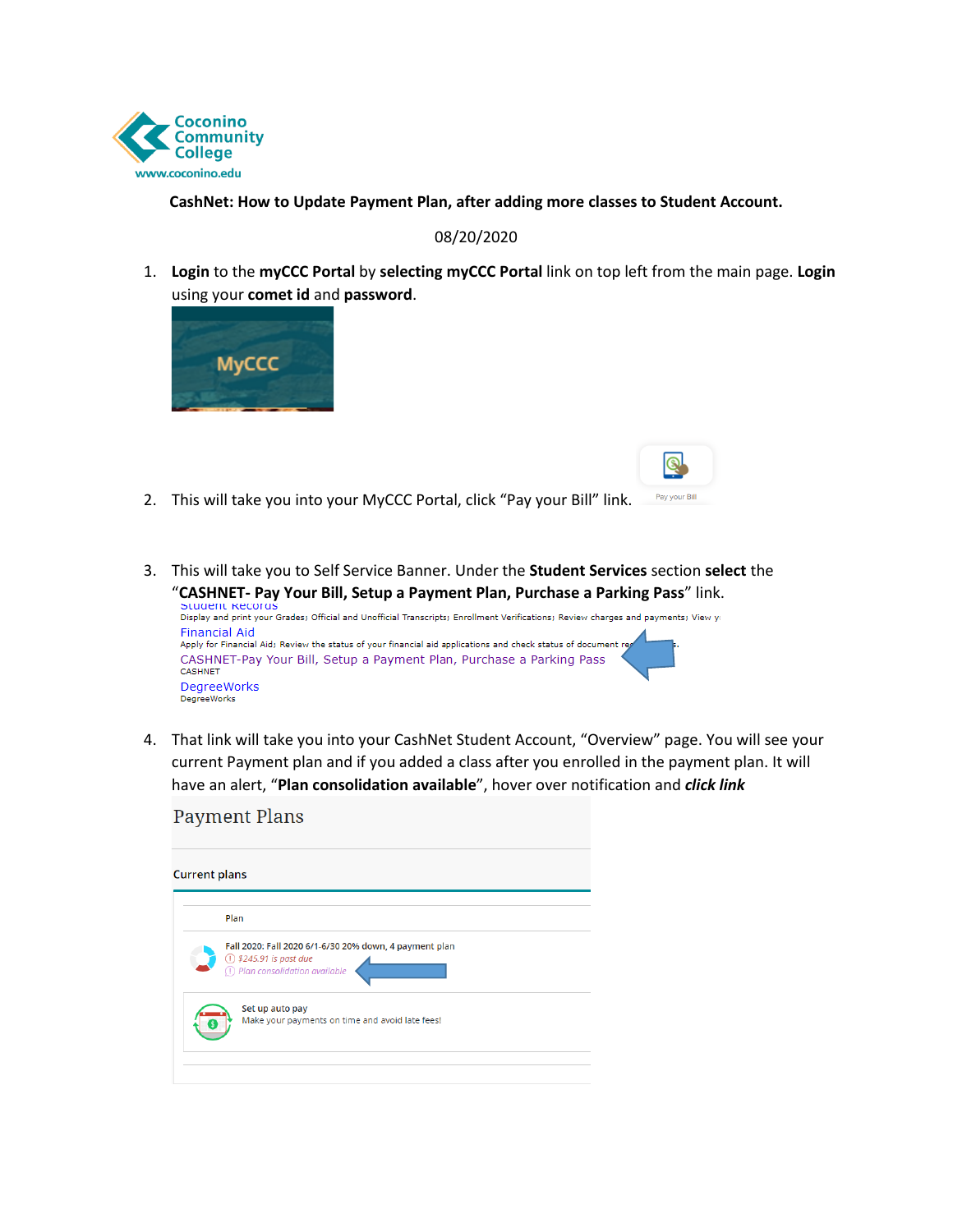5. A pop up will appear on the left side with a summary of your current plan. It will have a link that says "**View consolidation option**", *click link*.

Overview

# **Payment Plans**

| <b>Plan consolidation available</b>                                                                                          |            |  |  |  |  |  |
|------------------------------------------------------------------------------------------------------------------------------|------------|--|--|--|--|--|
| Current plan balance                                                                                                         | \$1,191.56 |  |  |  |  |  |
| Eligible plan increase                                                                                                       | \$389.85   |  |  |  |  |  |
| <b>Consolidation balance</b>                                                                                                 | \$1,581.41 |  |  |  |  |  |
| Your balance recently changed. Keep your<br>current plan, or choose to consolidate the<br>eligible increase into a new plan. |            |  |  |  |  |  |
| <b>View consolidation option</b>                                                                                             |            |  |  |  |  |  |
|                                                                                                                              |            |  |  |  |  |  |

6. Next, it will show a summary of what your plan will look like if you agree to the consolidation terms. Click "Update Plan", if you agree to terms, or click "cancel" to exit.

Overview

## **Payment Plans**



*Note: If you do not agree, you will still pay on the payment plan. However, class or classes you added recently will still need to be paid after your payment plan has ended.*